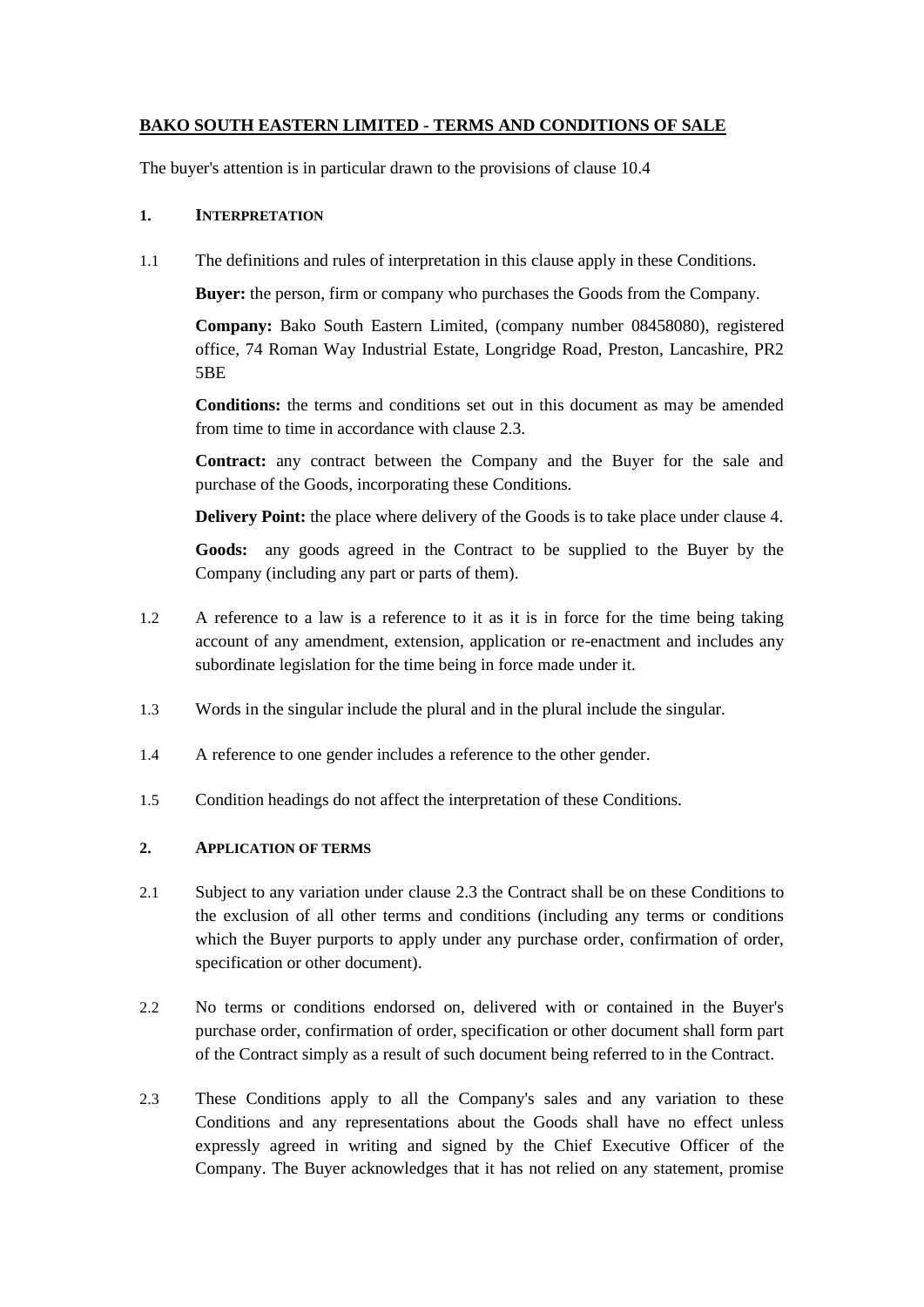or representation made or given by or on behalf of the Company which is not set out in the Contract. Nothing in this condition shall exclude or limit the Company's liability for fraudulent misrepresentation.

- 2.4 Each order or acceptance of a quotation for Goods by the Buyer from the Company shall be deemed to be an offer by the Buyer to buy Goods subject to these Conditions.
- 2.5 No order placed by the Buyer shall be deemed to be accepted by the Company until a written acknowledgement of order is issued by the Company or (if earlier) the Company delivers the Goods to the Buyer.
- 2.6 The Buyer shall ensure that the terms of its order and any applicable specification are complete and accurate.
- 2.7 Any quotation is given on the basis that no Contract shall come into existence until the Company despatches an acknowledgement of order to the Buyer or (if earlier) the Company delivers the Goods to the Buyer. Any quotation is valid for a period of 7 days only from its date, provided that the Company has not previously withdrawn it.

## **3. DESCRIPTION**

- 3.1 The quantity and description of the Goods shall be as set out in the Company's quotation.
- 3.2 All samples, descriptive matter, specifications and advertising issued by the Company and any descriptions or illustrations contained in the Company's catalogues or brochures are issued or published for the sole purpose of giving an approximate idea of the Goods described in them. They shall not form part of the Contract and this is not a sale by sample.
- 3.3 The Company reserves the right to amend the specification of the Goods if required by any applicable statutory or regulatory requirements.
- 3.4 Occasionally BAKO may not have a product in stock and in such circumstances an alternative will be offered. The business will try to offer like-for-like but this may not always be possible. It is the customer's responsibility to ensure the substituted product performs satisfactorily against the preferred choice as well as being aware of any differences in recipe that may affect food safety, such as presence of allergens. Specifications are available through the company web-site or by request.

### <span id="page-1-0"></span>**4. DELIVERY**

4.1 Unless otherwise agreed in writing by the Company, delivery of the Goods shall take place at the Buyer's place of business save and except for purchases of the Goods from the Seller's order collection facility delivery of which shall take place at the Seller's place of business.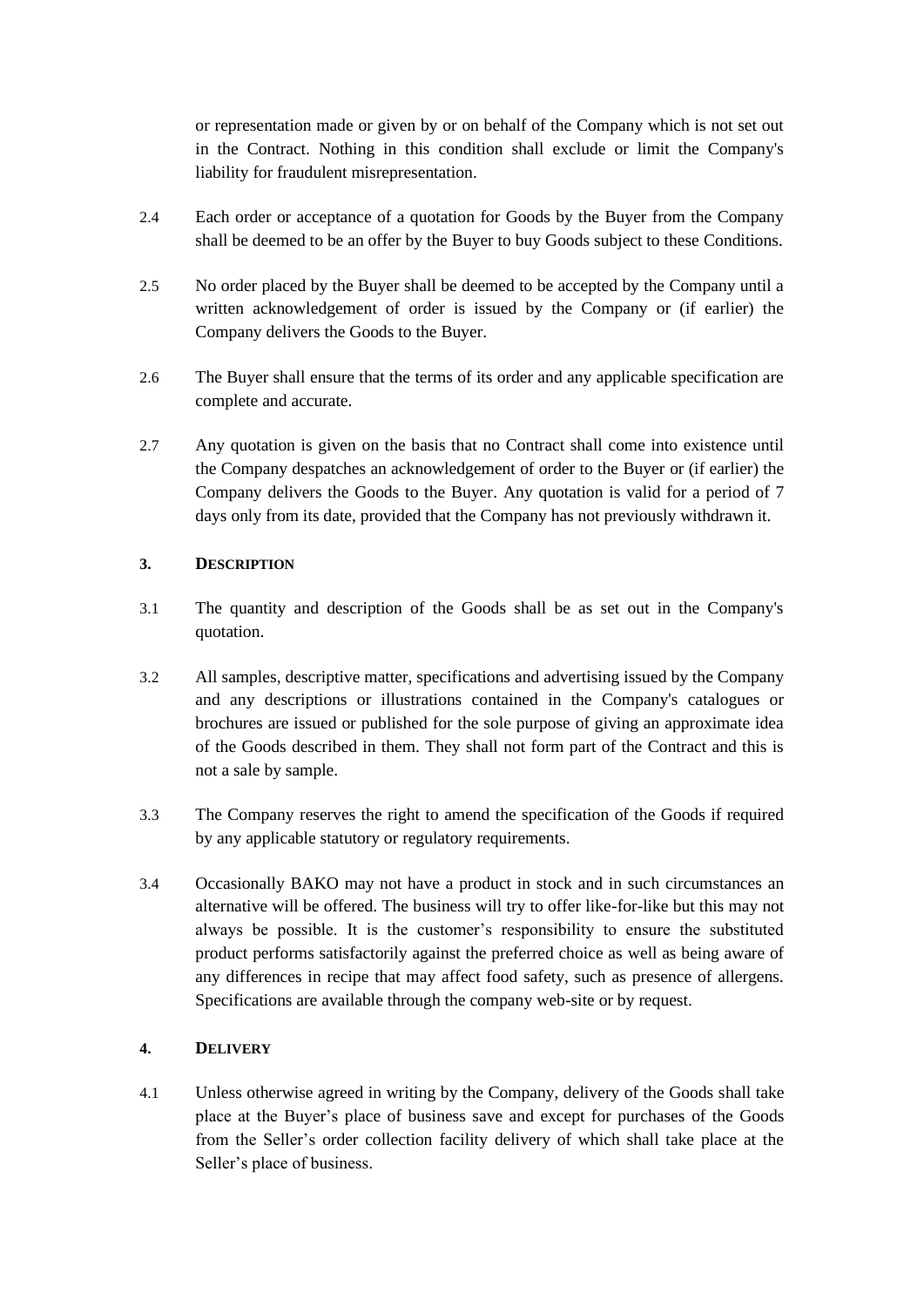- 4.2 Any dates specified by the Company for delivery of the Goods are intended to be an estimate and time for delivery shall not be made of the essence by notice. If no dates are so specified, delivery shall be within a reasonable time.
- 4.3 Subject to the other provisions of these Conditions the Company shall not be liable for any direct, indirect or consequential loss (all three of which terms include, without limitation, pure economic loss, loss of profits, loss of business, depletion of goodwill and similar loss), costs, damages, charges or expenses caused directly or indirectly by any delay in the delivery of the Goods (even if caused by the Company's negligence), nor shall any delay entitle the Buyer to terminate or rescind the Contract unless such delay exceeds 180 days.
- 4.4 If for any reason the Buyer fails to accept delivery of any of the Goods when they are ready for delivery, or the Company is unable to deliver the Goods on time because the Buyer has not provided appropriate instructions, documents, licences or authorisations:
	- (a) risk in the Goods shall pass to the Buyer (including for loss or damage caused by the Company's negligence);
	- (b) the Goods shall be deemed to have been delivered; and
	- (c) the Company may store the Goods until delivery, whereupon the Buyer shall be liable for all related costs and expenses (including, without limitation, storage and insurance).
- 4.5 The Buyer shall provide at the Delivery Point and at its expense adequate and appropriate equipment and manual labour for unloading the Goods.
- 4.6 The Buyer shall ensure Goods in transit and storage are kept in appropriate conditions as required by the specific Goods delivered and in accordance with industry standards and guidelines as set out by the Health and Safety Executive.
- 4.7 If the Company delivers to the Buyer a quantity of Goods of +/- 10% of the quantity accepted by the Company, the Buyer shall not be entitled to object to or reject the Goods or any of them by reason of the surplus or shortfall and shall pay for such goods at the pro rata Contract rate.
- 4.8 The Company may deliver the Goods by separate instalments. Each separate instalment shall be invoiced and paid for in accordance with the provisions of the Contract.
- 4.9 Each instalment shall be a separate Contract and no cancellation or termination of any one Contract relating to an instalment shall entitle the Buyer to repudiate or cancel any other Contract or instalment.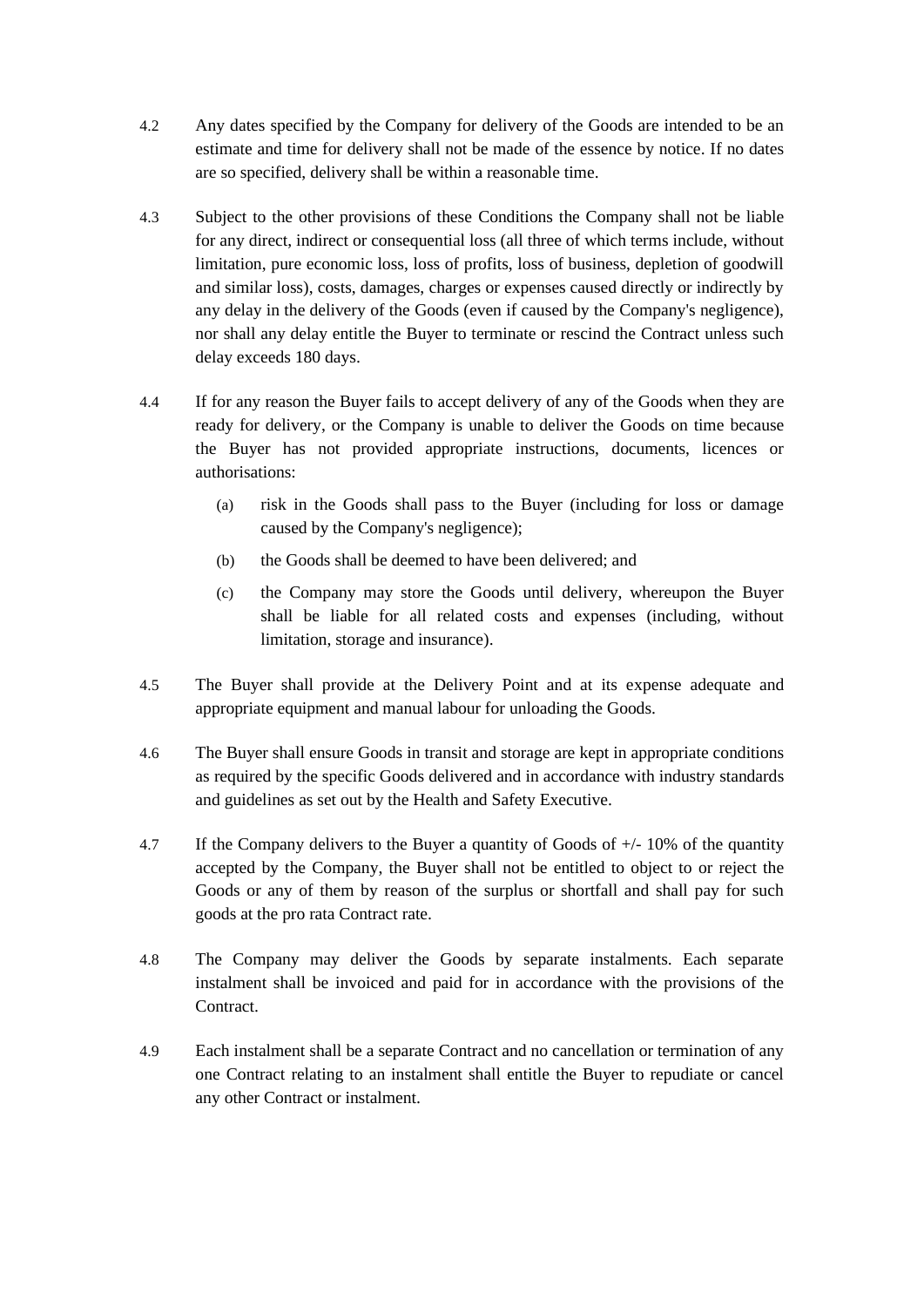## <span id="page-3-1"></span>**5. NON-DELIVERY**

- 5.1 The quantity of any consignment of Goods as recorded by the Company on despatch from the Company's place of business shall be conclusive evidence of the quantity received by the Buyer on delivery unless the Buyer can provide conclusive evidence proving the contrary.
- 5.2 The Company shall not be liable for any non-delivery of Goods (even if caused by the Company's negligence) unless the Buyer gives written notice to the Company of the non-delivery within 48 hours of the date when the Goods would in the ordinary course of events have been received.
- 5.3 Any liability of the Company for non-delivery of the Goods shall be limited to replacing the Goods within a reasonable time or issuing a credit note at the pro rata Contract rate against any invoice raised for such Goods.

# <span id="page-3-0"></span>**6. RISK/TITLE**

- 6.1 The Goods are at the risk of the Buyer from the time of delivery.
- 6.2 Ownership of the Goods shall not pass to the Buyer until the Company has received in full (in cash or cleared funds) all sums due to it in respect of:
	- (a) the Goods; and
	- (b) all other sums which are or which become due to the Company from the Buyer on any account.
- 6.3 Until ownership of the Goods has passed to the Buyer, the Buyer shall:
	- (a) hold the Goods on a fiduciary basis as the Company's bailee;
	- (b) store the Goods (at no cost to the Company) separately from all other goods of the Buyer or any third party in such a way that they remain readily identifiable as the Company's property;
	- (c) not destroy, deface or obscure any identifying mark or packaging on or relating to the Goods; and
	- (d) maintain the Goods in satisfactory condition and keep them insured on the Company's behalf for their full price against all risks to the reasonable satisfaction of the Company. On request the Buyer shall produce the policy of insurance to the Company.
- 6.4 The Buyer may resell the Goods before ownership has passed to it solely on the following conditions:
	- (a) any sale shall be effected in the ordinary course of the Buyer's business at full market value; and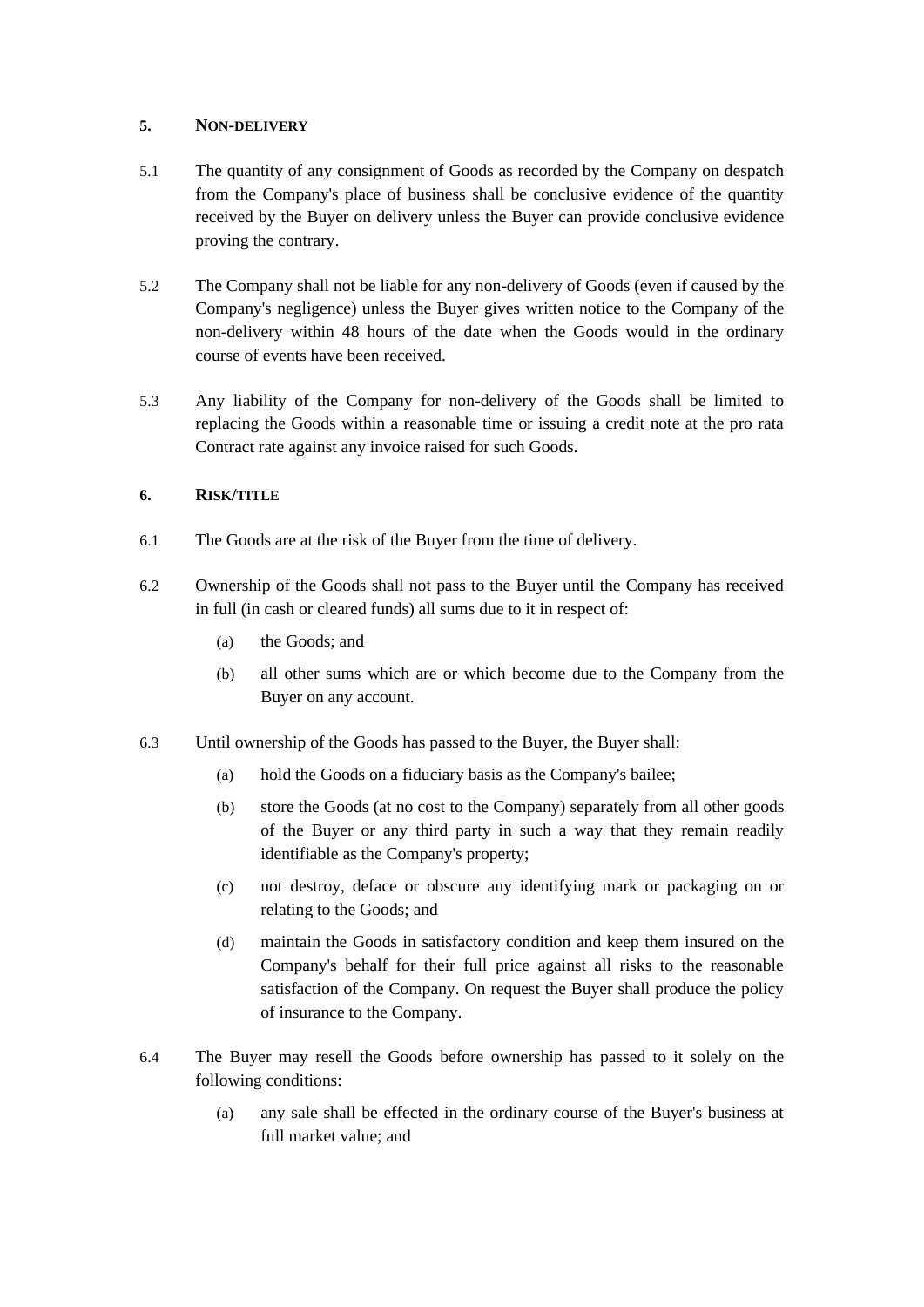- (b) any such sale shall be a sale of the Company's property on the Buyer's own behalf and the Buyer shall deal as principal when making such a sale.
- 6.5 The Buyer's right to possession of the Goods shall terminate immediately if:
	- (a) the Buyer has a bankruptcy order made against him or makes an arrangement or composition with his creditors, or otherwise takes the benefit of any statutory provision for the time being in force for the relief of insolvent debtors, or (being a body corporate) convenes a meeting of creditors (whether formal or informal), or enters into liquidation (whether voluntary or compulsory) except a solvent voluntary liquidation for the purpose only of reconstruction or amalgamation, or has a receiver and/or manager, administrator or administrative receiver appointed of its undertaking or any part thereof, or documents are filed with the court for the appointment of an administrator of the Buyer or notice of intention to appoint an administrator is given by the Buyer or its directors or by a qualifying floating charge holder (as defined in paragraph 14 of Schedule B1 to the Insolvency Act 1986), or a resolution is passed or a petition presented to any court for the winding-up of the Buyer or for the granting of an administration order in respect of the Buyer, or any proceedings are commenced relating to the insolvency or possible insolvency of the Buyer; or
	- (b) the Buyer suffers or allows any execution, whether legal or equitable, to be levied on his/its property or obtained against him/it, or fails to observe or perform any of his/its obligations under the Contract or any other contract between the Company and the Buyer, or is unable to pay its debts within the meaning of section 123 of the Insolvency Act 1986 or the Buyer ceases to trade; or
	- (c) the Buyer encumbers or in any way charges any of the Goods.
- 6.6 The Company shall be entitled to recover payment for the Goods notwithstanding that ownership of any of the Goods has not passed from the Company.
- 6.7 The Buyer grants the Company, its agents and employees an irrevocable licence at any time to enter any premises where the Goods are or may be stored in order to inspect them, or, where the Buyer's right to possession has terminated, to recover them.
- 6.8 Where the Company is unable to determine whether any Goods are the goods in respect of which the Buyer's right to possession has terminated, the Buyer shall be deemed to have sold all goods of the kind sold by the Company to the Buyer in the order in which they were invoiced to the Buyer.
- 6.9 On termination of the Contract, howsoever caused, the Company's (but not the Buyer's) rights contained in this clause [6](#page-3-0) shall remain in effect.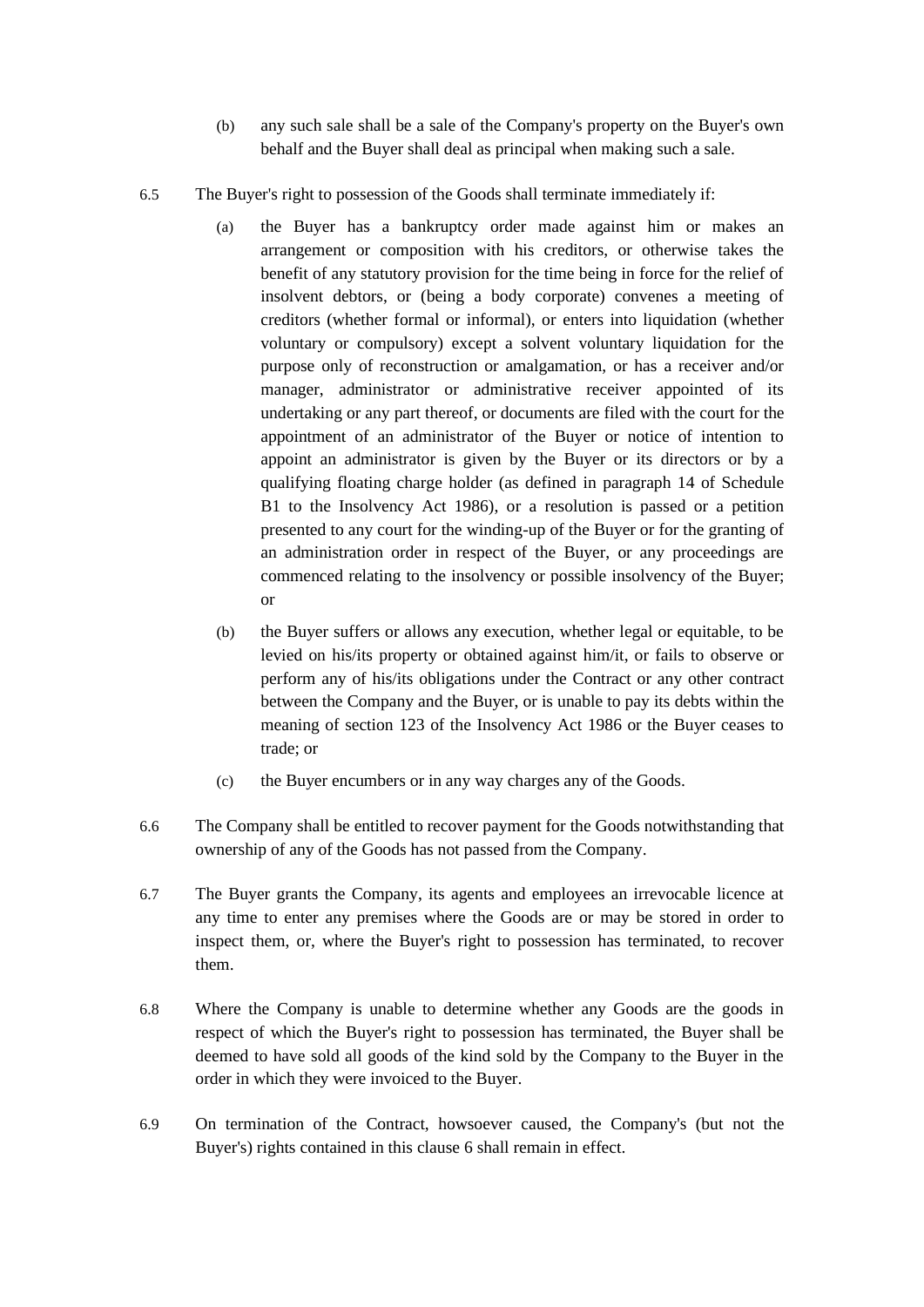# **7. PRICE**

- 7.1 Unless otherwise agreed by the Company in writing, the price for the Goods shall be the price set out in the Company's price list published on the date of delivery or deemed delivery.
- 7.2 The price for the Goods shall be exclusive of any value added tax and all costs or charges in relation to packaging, loading, unloading, carriage and insurance, all of which amounts the Buyer shall pay in addition when it is due to pay for the Goods.
- 7.3 In view of the uncertainty involving trading structures after the forthcoming departure of the United Kingdom and Northern Ireland from the European Union we respectfully advise customers that any tax, duty or imposition levied upon goods or products thereafter and those goods or products which form a contract between us will be passed on in full and will be for the buyers account. Such taxes, duties and impositions may not be known at the time of entering into this contract and the customer agrees to indemnify BAKO South Eastern wholly and in full against such costs.

# **8. PAYMENT**

- 8.1 Subject to clause [8.4,](#page-5-0) payment of the price for the Goods is due in pounds sterling on the  $21<sup>st</sup>$  of the month following the month in which the Goods are delivered or deemed to be delivered.
- 8.2 Time for payment shall be of the essence.
- 8.3 No payment shall be deemed to have been received until the Company has received cleared funds. In the event of the Buyer's direct debit or cheque in payment being uncleared the Seller will be entitled to charge £15.00 plus VAT per re-presentation. Such a charge will be added to the amount due to the Seller.
- <span id="page-5-0"></span>8.4 All payments payable to the Company under the Contract shall become due immediately on its termination despite any other provision.
- 8.5 The Buyer shall make all payments due under the Contract in full without any deduction whether by way of set-off, counterclaim, discount, abatement or otherwise unless the Buyer has a valid court order requiring an amount equal to such deduction to be paid by the Company to the Buyer.
- 8.6 If the Buyer fails to pay the Company any sum pursuant to the Contract, the Company retains the right to set-off any sum owed to the Buyer by the Company.
- 8.7 If the Buyer fails to pay the Company any sum due pursuant to the Contract, the Buyer shall be liable to pay interest to the Company on such sum from the due date for payment at the annual rate of 3%above the base lending rate from time to time of HSBC Bank Plc, accruing on a daily basis until payment is made, whether before or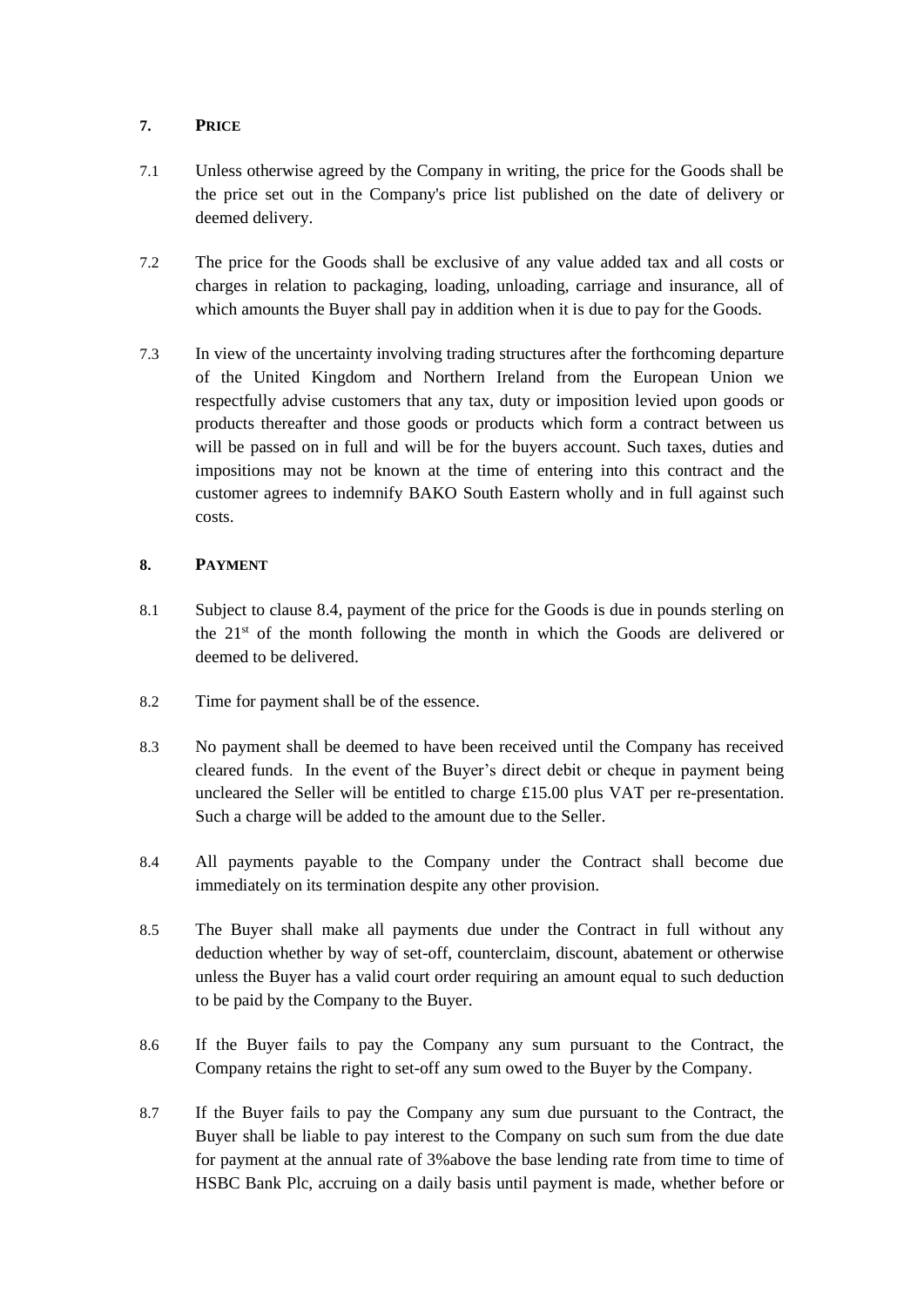after any judgment. The Company reserves the right to claim interest under the Late Payment of Commercial Debts (Interest) Act 1998.

8.8 Further in the event that the Buyer fails to pay the Company and sum due pursuant to the Contract the Buyer shall be liable to pay to the Company recovery costs and/or collection charges on an indemnity basis incurred in recovery of the sum due.

## <span id="page-6-4"></span>**9. QUALITY**

- 9.1 Where the Company is not the manufacturer of the Goods, the Company shall use its reasonable endeavours to transfer to the Buyer the benefit of any warranty or guarantee given to the Company.
- <span id="page-6-0"></span>9.2 The Company warrants that (subject to the other provisions of these Conditions) on delivery, and for a reasonable period as applicable to the Goods supplied from the date of delivery, the Goods shall:
	- (a) be of satisfactory quality within the meaning of the Sale of Goods Act 1979;
	- (b) be reasonably fit for purpose; and
	- (c) be reasonably fit for any particular purpose for which the Goods are being bought if the Buyer had made known that purpose to the Company in writing and the Company has confirmed in writing that it is reasonable for the Buyer to rely on the skill and judgement of the Company.

the above warranties are subject always to Goods being carried in transit and stored by the Buyer in accordance with clause 4.6.

- <span id="page-6-1"></span>9.3 The Company shall not be liable for a breach of any of the warranties in clause [9.2](#page-6-0) unless:
	- (a) the Buyer gives written notice of the defect to the Company, and, if the defect is as a result of damage in transit to the carrier, within 2 days of the time when the Buyer discovers or ought to have discovered the defect; and
	- (b) the Company is given a reasonable opportunity after receiving the notice of examining such Goods and the Buyer (if asked to do so by the Company) returns such Goods to the Company's place of business at the Company's cost for the examination to take place there.
- <span id="page-6-2"></span>9.4 The Company shall not be liable for a breach of any of the warranties in clause [9.2](#page-6-0) if:
	- (a) the Buyer makes any further use of such Goods after giving such notice; or
	- (b) the defect arises because the Buyer failed to comply with its obligations under condition 4.6 as to the storage, transit or use of the Goods and good trade practice.
- <span id="page-6-3"></span>9.5 Subject to clause [9.3](#page-6-1) and clause [9.4,](#page-6-2) if any of the Goods do not conform with any of the warranties in clause [9.2](#page-6-0) the Company shall at its option replace such Goods (or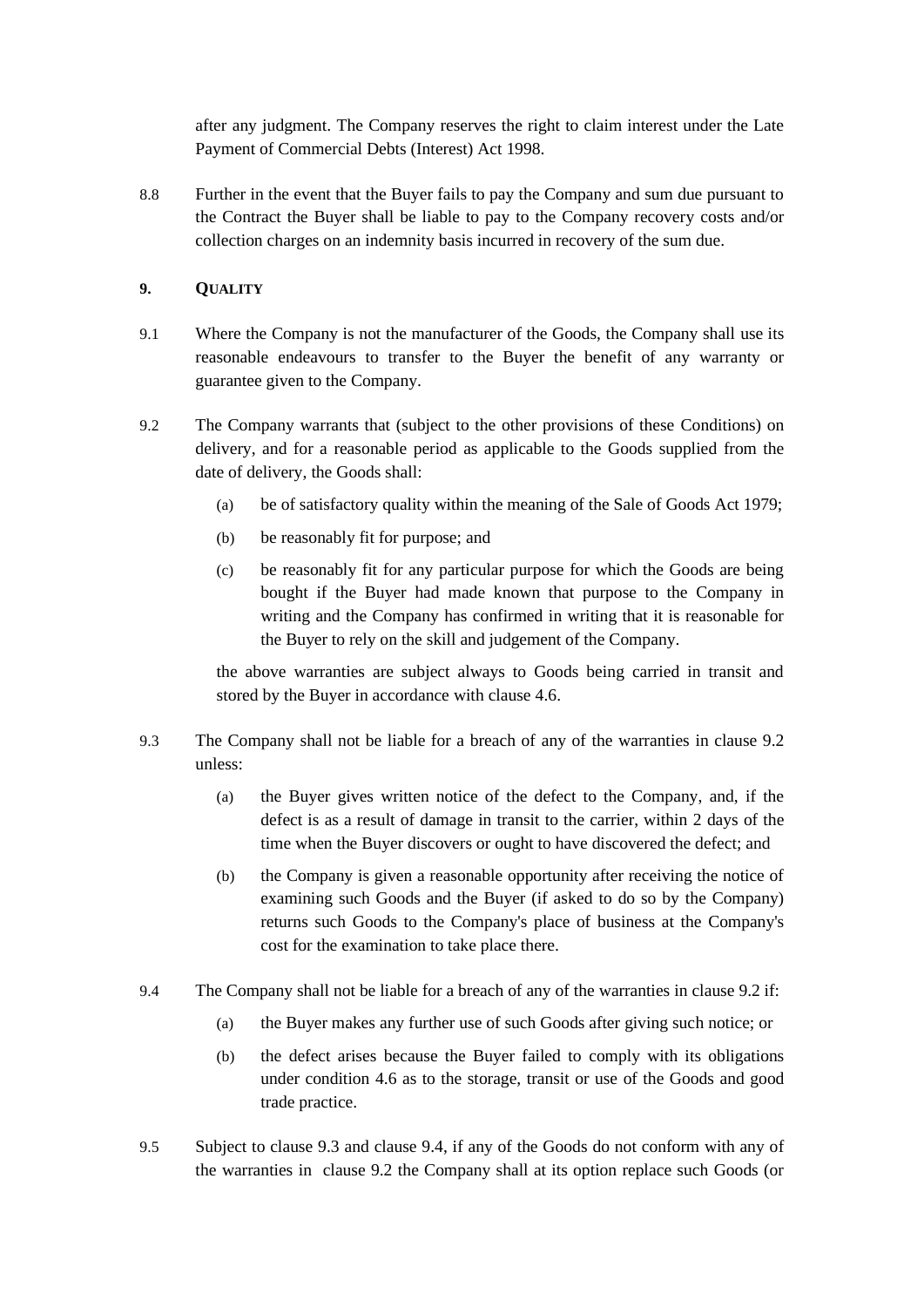the defective parts) or refund the price of such Goods at the pro rata Contract rate provided that, if the Company so requests, the Buyer shall, at the Company's expense, return the Goods or the part of such Goods which is defective to the Company.

9.6 If the Company complies with clause [9.5](#page-6-3) it shall have no further liability for a breach of any of the warranties in clause [9.2](#page-6-0) in respect of such Goods.

#### **10. LIMITATION OF LIABILITY**

- 10.1 Subject to clause [4,](#page-1-0) clause [5](#page-3-1) and clause [9,](#page-6-4) the following provisions set out the entire financial liability of the Company (including any liability for the acts or omissions of its employees, agents and sub-contractors) to the Buyer in respect of:
	- (a) any breach of these Conditions;
	- (b) any use made or resale by the Buyer of any of the Goods, or of any product incorporating any of the Goods; and
	- (c) any representation, statement or tortious act or omission including negligence arising under or in connection with the Contract.
- <span id="page-7-1"></span>10.2 All warranties, conditions and other terms implied by statute or common law (save for the conditions implied by section 12 of the Sale of Goods Act 1979) are, to the fullest extent permitted by law, excluded from the Contract.
- <span id="page-7-2"></span>10.3 Nothing in these Conditions excludes or limits the liability of the Company:
	- (a) for death or personal injury caused by the Company's negligence; or
	- (b) under section 2(3), Consumer Protection Act 1987; or
	- (c) for any matter which it would be illegal for the Company to exclude or attempt to exclude its liability; or
	- (d) for fraud or fraudulent misrepresentation.
- <span id="page-7-0"></span>10.4 Subject to clause [10.2](#page-7-1) and clause [10.3:](#page-7-2)
	- (a) the Company's total liability in contract, tort (including negligence or breach of statutory duty), misrepresentation, restitution or otherwise, arising in connection with the performance or contemplated performance of the Contract shall be limited to the Contract price; and
	- (b) the Company shall not be liable to the Buyer for loss of profit or business, in each case whether direct, indirect or consequential.

### **11. ASSIGNMENT**

11.1 The Company may assign the Contract or any part of it to any person, firm or company.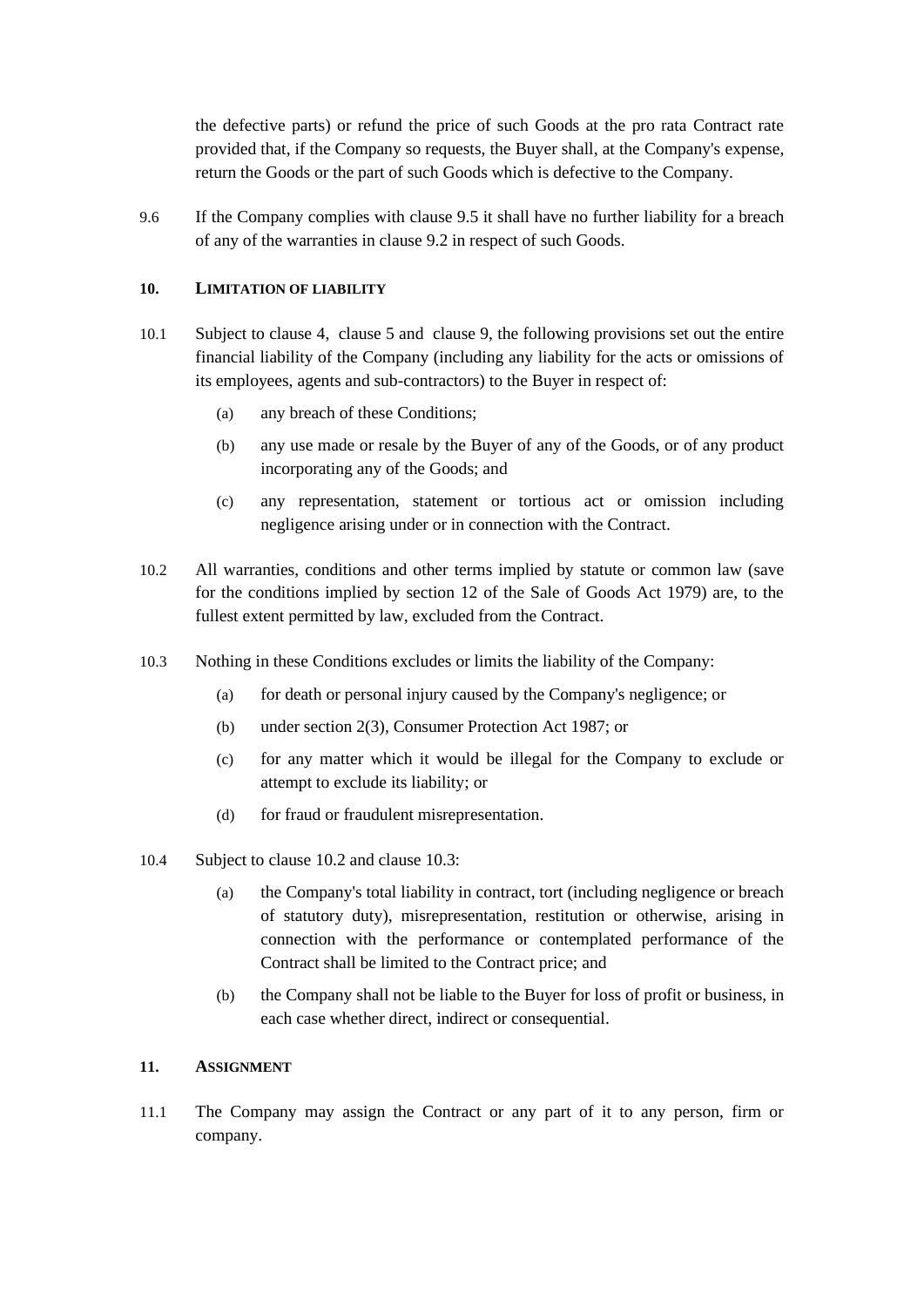11.2 The Buyer shall not be entitled to assign the Contract or any part of it without the prior written consent of the Company.

### **12. FORCE MAJEURE**

The Company reserves the right to defer the date of delivery or to cancel the Contract or reduce the volume of the Goods ordered by the Buyer (without liability to the Buyer) if it is prevented from or delayed in the carrying on of its business due to circumstances beyond the reasonable control of the Company including, without limitation, acts of God, governmental actions, war or national emergency, acts of terrorism, protests, riot, civil commotion, fire, explosion, flood, epidemic, lock-outs, strikes or other labour disputes (whether or not relating to either party's workforce), or restraints or delays affecting carriers or inability or delay in obtaining supplies of adequate or suitable materials, provided that, if the event in question continues for a continuous period in excess of 60 days, the Buyer shall be entitled to give notice in writing to the Company to terminate the Contract.

# **13. GENERAL**

- 13.1 Each right or remedy of the Company under the Contract is without prejudice to any other right or remedy of the Company whether under the Contract or not.
- 13.2 If any provision of the Contract is found by any court, tribunal or administrative body of competent jurisdiction to be wholly or partly illegal, invalid, void, voidable, unenforceable or unreasonable it shall to the extent of such illegality, invalidity, voidness, voidability, unenforceability or unreasonableness be deemed severable and the remaining provisions of the Contract and the remainder of such provision shall continue in full force and effect.
- 13.3 Failure or delay by the Company in enforcing or partially enforcing any provision of the Contract shall not be construed as a waiver of any of its rights under the Contract.
- 13.4 Any waiver by the Company of any breach of, or any default under, any provision of the Contract by the Buyer shall not be deemed a waiver of any subsequent breach or default and shall in no way affect the other terms of the Contract.
- 13.5 The parties to the Contract do not intend that any term of the Contract shall be enforceable by virtue of the Contracts (Rights of Third Parties) Act 1999 by any person that is not a party to it.
- 13.6 The formation, existence, construction, performance, validity and all aspects of the Contract shall be governed by English law and the parties submit to the exclusive jurisdiction of the English courts.